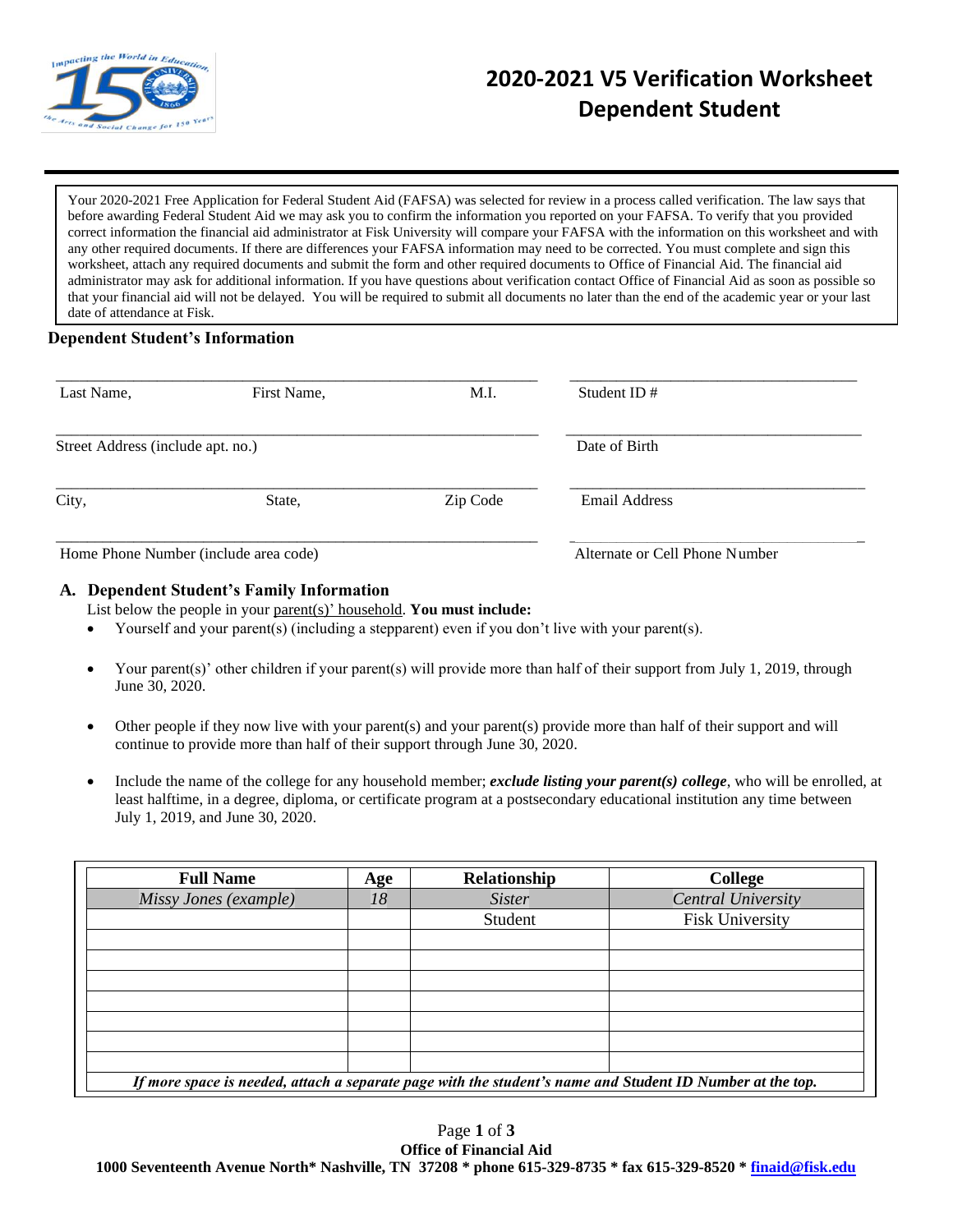## **B. Dependent Student AND Parent's Income Information to Be Verified**

1. **TAX RETURN FILERS** - *The best way to verify income is by using the IRS Data Retrieval Tool that is part of FAFSA on the Web. If the student and/or parents have not already used the tool, go to FAFSA.gov, log in to the student's FAFSA record, select "Make FAFSA Corrections," and navigate to the Financial Information section of the form. From there, follow the instructions to determine if the student and/or parents are eligible to use the IRS Data Retrieval Tool to transfer 2018 IRS income tax information into the student's FAFSA. It takes up to two weeks for IRS income information to be available for the IRS Data Retrieval Tool for electronic IRS tax return filers, and up to eight weeks for paper IRS tax return filers.*

#### **Student Section - Check only ONE box from below if you filed a 2018 tax return.**

☐ Check **here if you used, or will use**, the IRS Data Retrieval Tool to transfer your tax information to your FAFSA.

□ Check here if you did not use the IRS Data Retrieval Tool. Attach a copy of your IRS Tax Return Transcript to this form. Contact the IRS at<http://www.irs.gov/Individuals/Get-Transcript> or 1-800-908-9946 to request a copy of your 2018 IRS Tax Return Transcript.

#### **Parent Section - Check only ONE box from below if you filed a 2018 tax return.**

□ Check here if your parent(s) filed a 2018 tax return **and used, or will use**, the IRS Data Retrieval Tool to transfer their tax information to your FAFSA, and **skip to section C.**

☐ Check here if your parent(s) filed a 2018 tax return **but did not use** the IRS Data Retrieval Tool. Attach a copy of your parent(s) IRS Tax Return Transcript to this form. Contact the IRS at<http://www.irs.gov/Individuals/Get-Transcript> or 1-800-908-9946 to request a copy of your parent(s) 2018 IRS Tax Return Transcript, and **skip to section C.**

#### 2. **NONFILERS**

## **Student Section - Check only ONE box from below if you DID NOT file a 2018 tax return, list every employer even if they did not issue an IRS W-2 form. Do not complete this section if you filed taxes for the 2018 year.**

□ The student was not employed and had no income earned from work in 2018.

 $\Box$  The student was employed in 2018 and has listed below the names of all the student's employers, the amount earned from each employer in 2018 even if they did not receive an IRS W2 form, and whether an IRS W-2 form is attached. Attach copies of all 2018 IRS W-2 forms issued to the student by employers.

| <b>Student Employer's Name</b>                                                                            | <b>2018 Amount Earned</b> | <b>Check if W-2 Attached</b> |  |  |  |
|-----------------------------------------------------------------------------------------------------------|---------------------------|------------------------------|--|--|--|
| Suzy's Auto body Shop (example)                                                                           | $$2,000$ (example)        |                              |  |  |  |
|                                                                                                           |                           |                              |  |  |  |
|                                                                                                           |                           |                              |  |  |  |
| If more space is needed, attach a separate page with the student's name and Student ID Number at the top. |                           |                              |  |  |  |

#### **Parent Section - Check only ONE box from below if you did not file a 2018 tax return; list every employer even if they did not issue an IRS W-2 form. Do not complete this section if you filed taxes for the 2018 year.**

 $\Box$  The parent(s) was not employed and had no income earned from work in 2018.

 $\Box$  The parent(s) was employed in 2018 and has listed below the names of all the parent's employers, the amount earned from each employer in 2018 even if they did not receive an IRS W2 form, and whether an IRS W-2 form is attached. Attach copies of all 2018 IRS W-2 forms issued to the parent(s) by employers.

| <b>Parent(s) Employer's Name</b> | <b>Belongs To:</b><br>Mother/Father | <b>2018 Amount Earned</b> | Check if W-2<br><b>Attached</b> |
|----------------------------------|-------------------------------------|---------------------------|---------------------------------|
| Suzy's Auto body Shop (example)  | Father (example)                    | $$2,000$ (example)        |                                 |
|                                  |                                     |                           |                                 |
|                                  |                                     |                           |                                 |

## Page **2** of **3**

**Office of Financial Aid 1000 Seventeenth Avenue North\* Nashville, TN 37208 \* phone 615-329-8735 \* fax 615-329-8520 \* [finaid@fisk.edu](mailto:finaid@fisk.edu)**